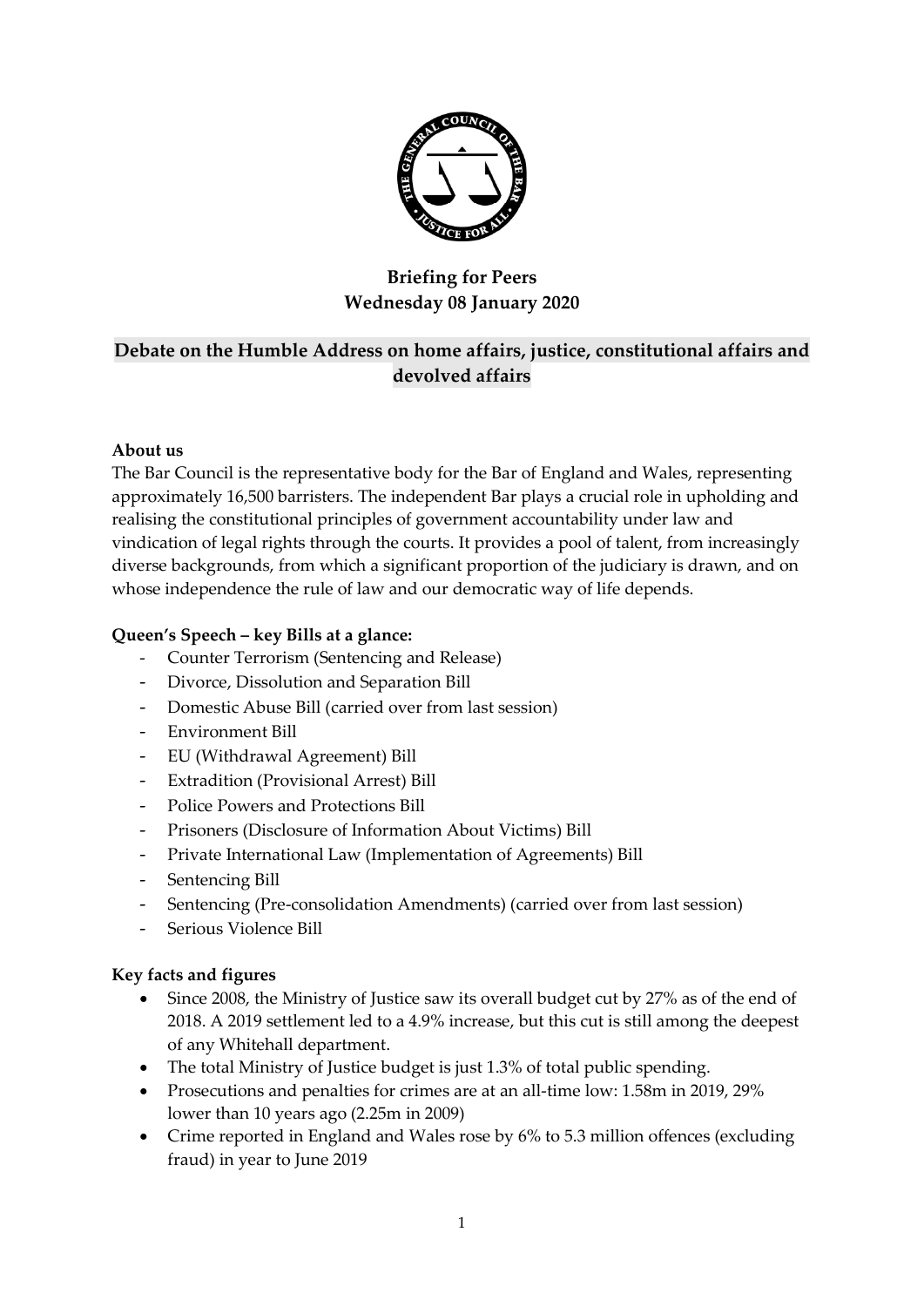- Around 258 courts and tribunals in England and Wales have been closed down since 2010.
- Court sitting days have been cut by almost 15%, from 97,400 in 2018-19 to 82,300 in 2019-20, despite a backlog of cases already in the system.
- There has been a 25% cut in frontline prison operational staff between 2010 and 2017.
- Legal aid expenditure dropped by 39% over the last 13 years.
- Barristers, solicitors and the wider legal services sector contributed £26.8 billion to the UK economy in 2017 and produced a trade surplus of £6.5bn in 2018.

### **Background**

Today's justice system is widely acknowledged to be suffering from years of underinvestment, affecting victims of crime, families, businesses, employees and local communities. The Bar Council has published its [manifesto](https://www.barcouncil.org.uk/uploads/assets/c0b58ad3-c792-4b14-86902111af03eeb0/Bar-Council-Manifesto-2019.pdf) which sets out six recommendations for the new government which include:

## **A strong and effective justice system**

1. A properly funded justice system that underpins our society, democracy and economy.

2. A court system that places accessible justice for all at its heart.

#### **Ensuring everyone has fair access to justice**

- 3. Properly funding legal aid.
- 4. Abolishing the 'innocence tax'.

#### **Recognising the value of legal services**

5. Recognising the value of legal services - to society and the economy.

6. Promoting the Bar's position as an internationally respected world leader and promoter of democracy and the rule of law.

The recent political focus particularly on the state of the criminal justice system is welcome. The modest increase in funding in the 2019 Spending Round for the MoJ and Crown Prosecution Service to tackle crime and support the criminal justice system is a step in the right direction and an acknowledgement that cuts made to the justice budget by previous governments went too far. However, following a decade of underinvestment, there is an urgent need for focus, attention and investment to be given to *every* part of the justice system including:

- Legal aid
- access to legal representation
- prosecution
- the state and efficiency of courts
- forensic science
- probation
- police
- prisons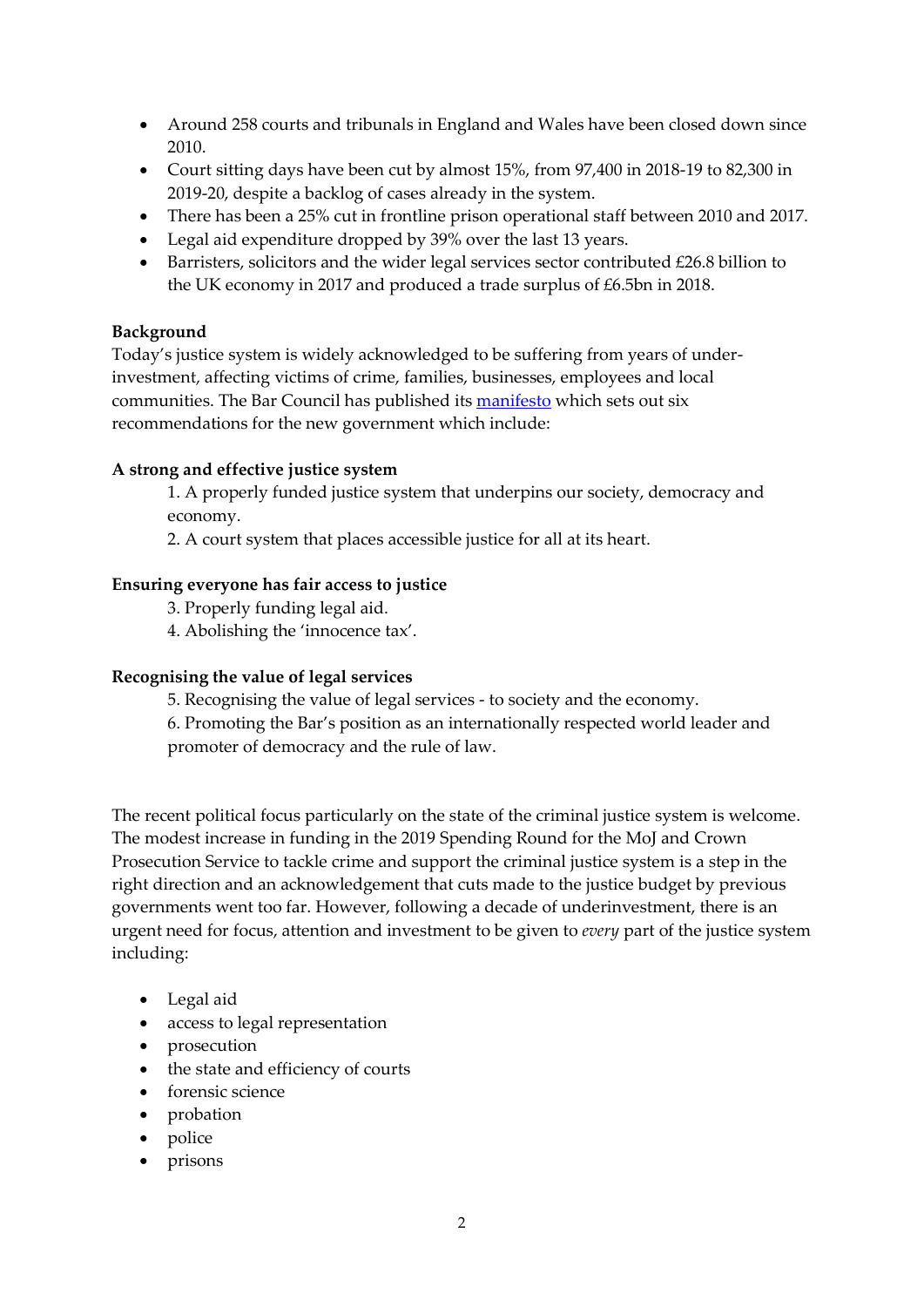## **Criminal Justice**

Cuts to one area of justice have a ripple effect on other areas. If crime is going undetected, it is unreported and therefore not investigated or prosecuted. The Metropolitan Police Commissioner Dame Cressida Dick stated last summer that 'Overall police detection rates nationally are low, woefully low I would say in some instances, and the courts are emptying, not filling."<sup>1</sup>

Significant cuts to legal aid and access to legal representation has meant that many people are unable to have access to justice. The criminal justice system is on the brink of collapse. For victims and the accused, a journey through the system is shocking and disturbing.

Poor legal aid rates are devastating the criminal defence profession. Until this year, criminal legal aid fees had not increased since the 1990s and had been cut several times in cash terms. The small increases in 2018 are merely a step in the right direction. An MoJ review of criminal defence fees is currently underway. Contrary to popular opinion, criminal defence lawyers often earn less than nurses and teachers and are overworked, underpaid and subject to a climate of hostility. This is not sustainable. We need a longer-term vision of how public confidence in tackling crime can be restored and proper investment in the justice system is the first place to start.

The following PQs illustrate the pressure the system is under showing that the number of defendants' subject to a trial has fallen year-on-year since 2010 and that the time taken from referral to finalisation has increased for all crime types:

Steve McCabe Q: *To ask the Attorney General, what estimate he has made of the number of people brought to trial for all categories of offences by the Crown Prosecution Service in each year since 2010.*

Michael Ellis A: *The Crown Prosecution Service (CPS) maintains a central record of the number of defendants subject to a trial hearing and collates the data collected in financial years. The table below shows the number of defendants subject to a trial hearing during each year from 2010-11 to 2018-19 in the magistrates' courts and the Crown Court.*

| Trial<br>Defendants          | $2010-$<br>11 | $2011 -$<br>12 | $2012 -$<br>13 | $2013-$<br>14 | $2014-$<br>15 | $2015 -$<br>16 | $2016-$<br>17 | 2017-<br>18 | 2018-<br>19 |
|------------------------------|---------------|----------------|----------------|---------------|---------------|----------------|---------------|-------------|-------------|
| Crown Court<br>(CC)          | 19177         | 18710          | 18133          | 16601         | 17356         | 17950          | 17636         | 16005       | 13597       |
| Magistrates'<br>Court $(MC)$ | 62281         | 58460          | 53902          | 54200         | 54580         | 60309          | 55598         | 48522       | 42322       |
| National                     | 81458         | 77170          | 72035          | 70801         | 71936         | 78259          | 73234         | 64527       | 55919       |

<sup>1</sup> Cressida Dick, John Harris lecture for the Police Foundation, 25 June 2019.

**.**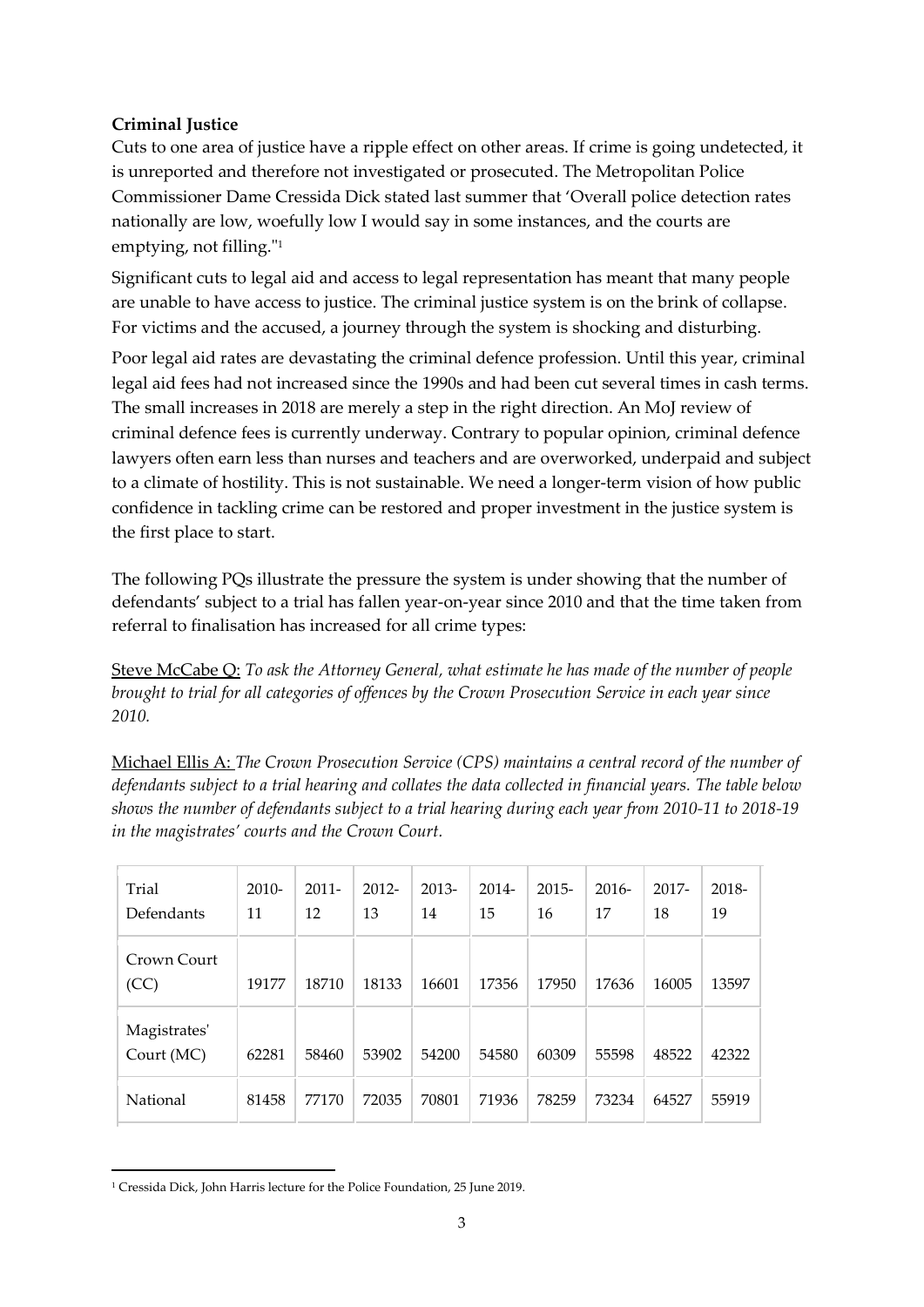## **HoC Written Answer: Attorney General: Trials**

Yasmin Qureshi Q: *(294695) To ask the Attorney General, pursuant to the Answer of 4 October 2019 to Question 290946, what the average time taken was from referral to finalisation in each year from 2008-09 to 2018-19 where the CPS made a decision to charge and where a trial outcome was recorded in England for cases (a) relating to sexual violence or rape, (b) focusing on actual bodily harm charges, (c) focusing on grievous bodily harm charges and (d) focusing on burglary.*

Michael Ellis A: *The Crown Prosecution Service (CPS) maintains a central record of the average time to charge and the average time to prosecute in days by Principal Offence Category and for cases flagged as rape.*

The tables below show the total average time, in days, from referral to finalisation for each year from 2008/10 to 2018/19 where the CPS made a decision to charge and where a trial outcome was recorded in England.

The data provided above is for the more serious cases in which the CPS has been required to authorise charge and in which there has been a trial. MoJ data for all cases in 2018 report figures of between 185 days and 193 days for offence to completion.

| 2008-2009 | 294.50 |
|-----------|--------|
| 2009-2010 | 299.69 |
| 2010-2011 | 300.12 |
| 2011-2012 | 304.01 |
| 2012-2013 | 306.78 |
| 2013-2014 | 285.63 |
| 2014-2015 | 320.44 |
| 2015-2016 | 343.78 |
| 2016-2017 | 347.83 |
| 2017-2018 | 363.74 |
| 2018-2019 | 390.79 |

## **(a)(i) Sexual Offences excluding Rape Flagged (a)(ii) Rape Flagged**

**Total average time (days) from referral to finalisation**

#### **(b) & (c) Offences against the Person (d) Burglary**

| 2008-2009 | 321.52 |
|-----------|--------|
| 2009-2010 | 336.94 |
| 2010-2011 | 346.95 |
| 2011-2012 | 344.40 |
| 2012-2013 | 351.50 |
| 2013-2014 | 338.36 |
| 2014-2015 | 383.54 |
| 2015-2016 | 381.20 |
| 2016-2017 | 412.84 |
| 2017-2018 | 460.59 |
| 2018-2019 | 495.24 |

## **Total average time (days) from referral to finalisation**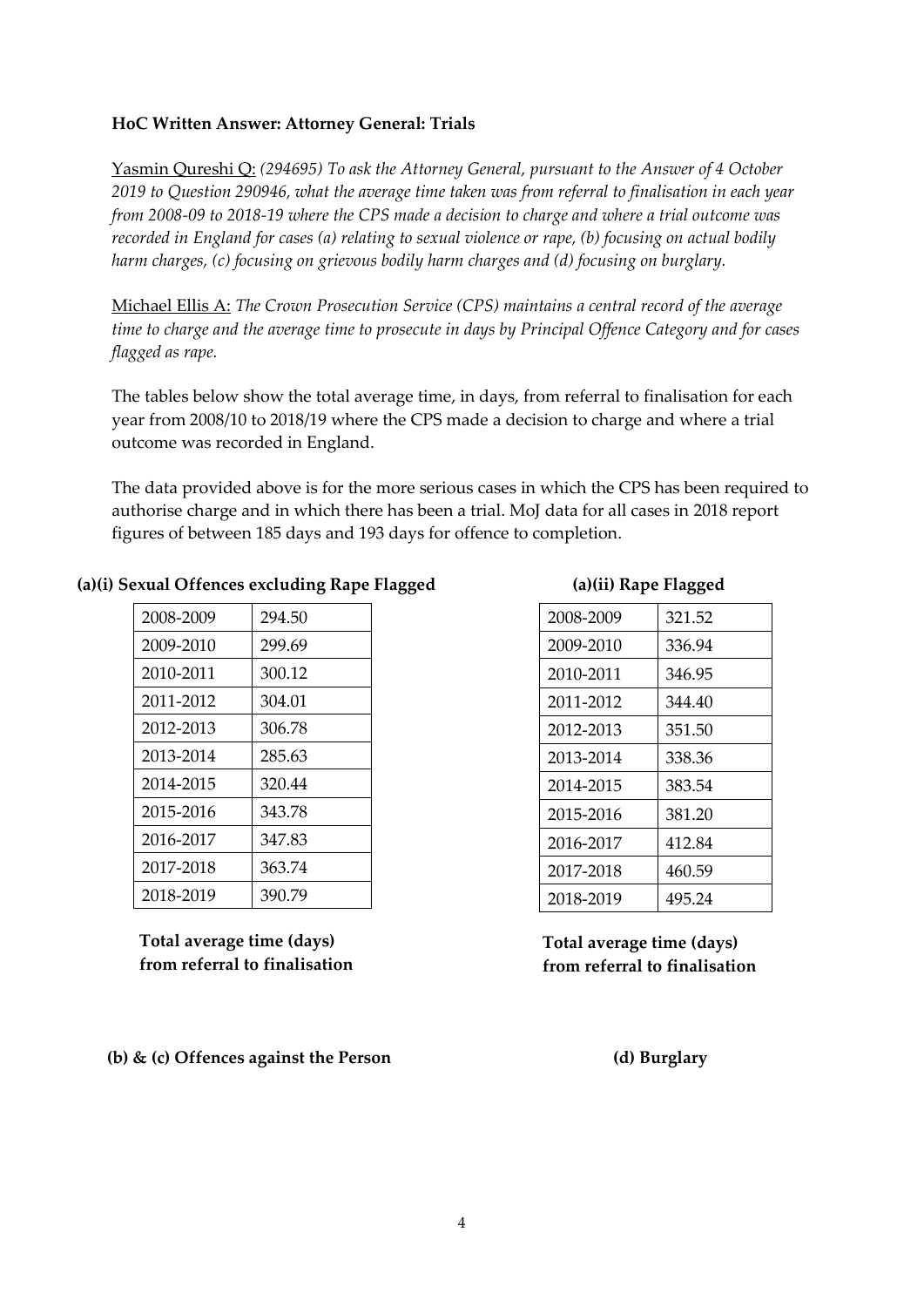| 2008-2009 | 192.73 |
|-----------|--------|
| 2009-2010 | 191.06 |
| 2010-2011 | 192.09 |
| 2011-2012 | 194.67 |
| 2012-2013 | 193.29 |
| 2013-2014 | 183.23 |
| 2014-2015 | 194.20 |
| 2015-2016 | 198.22 |
| 2016-2017 | 192.32 |
| 2017-2018 | 191.95 |
| 2018-2019 | 209.96 |

**Total average time (days) from referral to finalisation**

| 2008-2009 | 200.99 |
|-----------|--------|
| 2009-2010 | 213.21 |
| 2010-2011 | 195.38 |
| 2011-2012 | 190.24 |
| 2012-2013 | 206.28 |
| 2013-2014 | 202.05 |
| 2014-2015 | 226.71 |
| 2015-2016 | 246.06 |
| 2016-2017 | 231.99 |
| 2017-2018 | 246.76 |
| 2018-2019 | 244.81 |

**Total average time (days) from referral to finalisation**

Data Source: CPS Case Management Information System

#### **Court reform**

**.** 

The National Audit Office (NAO) published a report on 13 September 2019 entitled *[Transforming courts and tribunals: a progress update](https://www.nao.org.uk/report/transforming-courts-and-tribunals-a-progress-update/)* on Her Majesty's Court & Tribunal Service (HMCTS) £1b court modernisation programme. Key findings include<sup>2</sup> :

- **HMCTS has again had to reduce the scope of the reform portfolio and extend the timetable, which has decreased risk but also cut expected savings.** Lifetime savings for the portfolio (to 2028-29) have decreased by £172 million to £2,112 million, with annual steady state savings now £21 million lower per year at £244 million and coming a year later in 2024-25. Overall portfolio costs have reduced by £58 million following the removal of The Transforming Compliance and Enforcement Programme (TCEP) and HMCTS is keeping within its allocated budget for reform, using contingency funding to address new cost pressures of £64 million. These pressures are partly because HMCTS's forecasts are now more realistic, and partly because the delays mean some projects will take longer to finish.
- **HMCTS needs to better understand the impact of its reforms, including how they are affecting users of the justice system.**

The Bar Council agree with many of the NAO's findings and has continually expressed the need for an impact assessment to measure the impact of these reforms on access to justice and costs to court users. We remain concerned that insufficient attention is being paid to the implications that digitising legal processes, and the widespread use of video technology, may have for justice and fairness in every case. This must include ensuring that

<sup>2</sup> https://www.nao.org.uk/wp-content/uploads/2019/09/Transforming-Courts-and-Tribunals-Summary.pdf